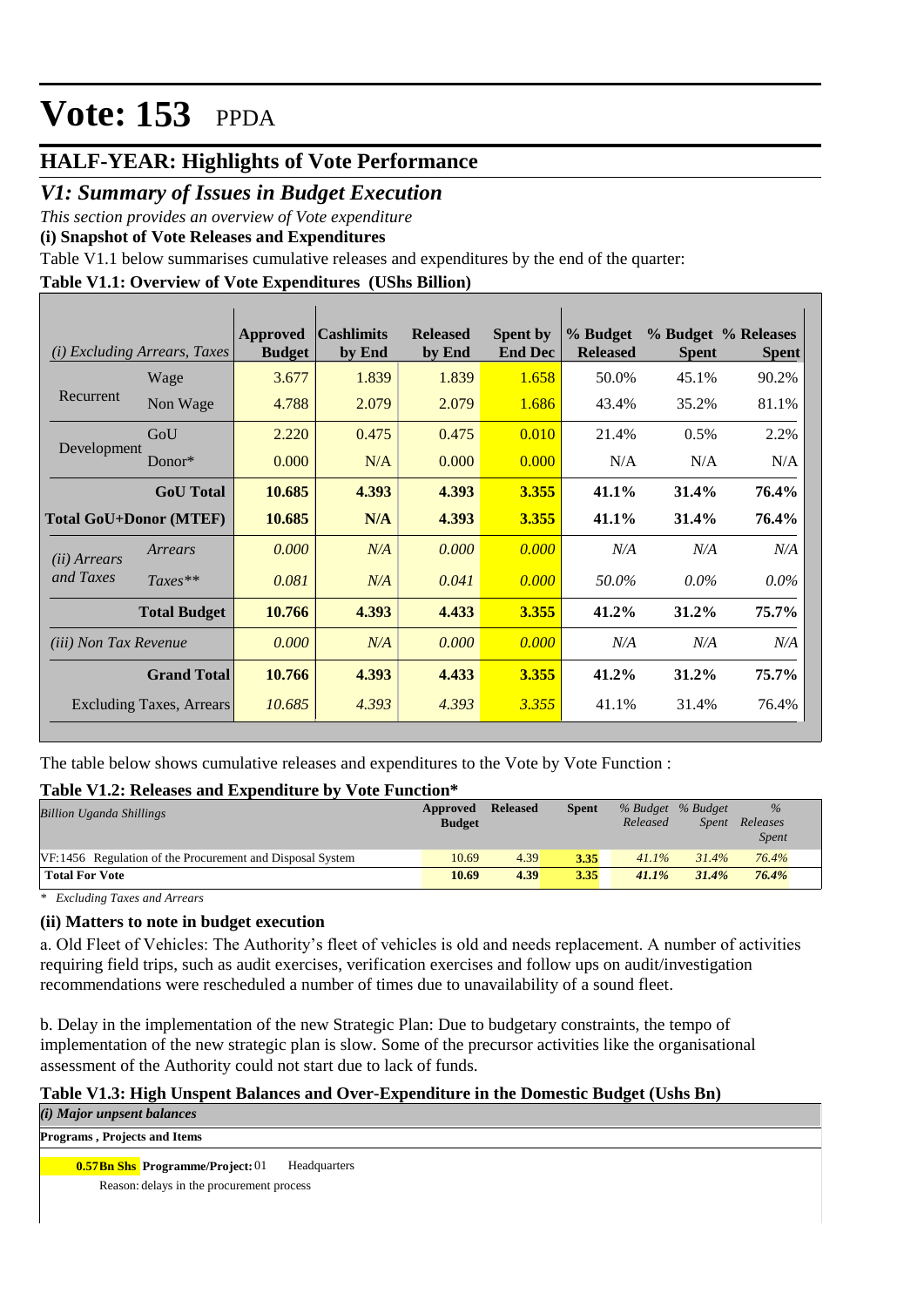# **HALF-YEAR: Highlights of Vote Performance**

#### **Programs , Projects and Items**

#### **Bn Shs Programme/Project:** 1225 Support to PPDA **0.51**

Reason: motor vehicles and furniture procurement process was not conclluded in time.

#### *(ii) Expenditures in excess of the original approved budget*

*\* Excluding Taxes and Arrears*

### *V2: Performance Highlights*

*This section provides highlights of output performance, focusing on key outputs and actions impelemented to improve section performance.*

#### **Table V2.1: Key Vote Output Indicators and Expenditures\***

| Vote, Vote Function<br><b>Key Output</b>                                                                  | <b>Approved Budget and</b><br><b>Planned outputs</b>                                                              | <b>Cumulative Expenditure</b><br>and Performance |                                                                                                                                                                                                                                  | <b>Status and Reasons for any</b><br><b>Variation from Plans</b> |  |  |  |  |  |  |
|-----------------------------------------------------------------------------------------------------------|-------------------------------------------------------------------------------------------------------------------|--------------------------------------------------|----------------------------------------------------------------------------------------------------------------------------------------------------------------------------------------------------------------------------------|------------------------------------------------------------------|--|--|--|--|--|--|
| Vote Function: 1456 Regulation of the Procurement and Disposal System                                     |                                                                                                                   |                                                  |                                                                                                                                                                                                                                  |                                                                  |  |  |  |  |  |  |
| <b>Output: 145601</b>                                                                                     | <b>Procurement Audit and Monitoring</b>                                                                           |                                                  |                                                                                                                                                                                                                                  |                                                                  |  |  |  |  |  |  |
| Description of Performance: Increased numbers of audits due 60 procurement audits completed No variations | to more staff recruited by the<br>Authority                                                                       |                                                  |                                                                                                                                                                                                                                  |                                                                  |  |  |  |  |  |  |
| Performance Indicators:                                                                                   |                                                                                                                   |                                                  |                                                                                                                                                                                                                                  |                                                                  |  |  |  |  |  |  |
| No. of procurement audits<br>completed                                                                    | 80                                                                                                                | 46                                               |                                                                                                                                                                                                                                  |                                                                  |  |  |  |  |  |  |
| No. of follow-up<br>procurement audits and<br>investigations<br>recommendations                           | 80                                                                                                                | 12                                               |                                                                                                                                                                                                                                  |                                                                  |  |  |  |  |  |  |
| <b>Output Cost:</b>                                                                                       | UShs Bn:                                                                                                          | 1.558<br>UShs Bn:                                | 0.705 % Budget Spent:                                                                                                                                                                                                            | 45.2%                                                            |  |  |  |  |  |  |
| Output: 145603                                                                                            | <b>Legal and Advisory services</b>                                                                                |                                                  |                                                                                                                                                                                                                                  |                                                                  |  |  |  |  |  |  |
| Description of Performance: Increase in the inspections due                                               | to more staff recruited by the<br>Authority and a combined team<br>of compliance checks and<br>PPMS verifications | 46 compliance check<br>carried out               | The PPMS verification/<br>inspections/ PPMS verifications compliance check can only be<br>carried out in the Third and<br>Fourth Quarter after Entities<br>have inputted a considerable<br>amount of data in the PPMS<br>system. |                                                                  |  |  |  |  |  |  |
| Performance Indicators:                                                                                   |                                                                                                                   |                                                  |                                                                                                                                                                                                                                  |                                                                  |  |  |  |  |  |  |
| Level of adherence to service<br>standards (Number of MDAs<br>inspected)                                  | 150                                                                                                               | $\theta$                                         |                                                                                                                                                                                                                                  |                                                                  |  |  |  |  |  |  |
| <b>Output Cost:</b>                                                                                       | UShs Bn:                                                                                                          | UShs Bn:<br>1.160                                | 0.339 % Budget Spent:                                                                                                                                                                                                            | 29.2%                                                            |  |  |  |  |  |  |
| <b>Vote Function Cost</b>                                                                                 | <b>UShs Bn:</b>                                                                                                   | 10.685 UShs Bn:                                  | 3.355 % Budget Spent:                                                                                                                                                                                                            | 31.4%                                                            |  |  |  |  |  |  |
| <b>Cost of Vote Services:</b>                                                                             | UShs Bn:                                                                                                          | 10.685 UShs Bn:                                  | 3.355 % Budget Spent:                                                                                                                                                                                                            | 31.4%                                                            |  |  |  |  |  |  |

*\* Excluding Taxes and Arrears*

#### a) Procurement Audits

In accordance with Section 7 (j) of the PPDA Act 2003, the Authority planned to conduct procurement audits in 25 entities in Quarter 2. The Authority launched and completed audits in 25 Entities and also completed the 39 of audits conducted in Q1 and issued the reports to the respective Entities.

#### b) Investigations

In accordance with Section 8 (c ) of the PPDA Act 2003, the Authority planned to conduct 10 investigations in Q2. The Authority received 14 requests for investigations. Of these, 13 were completed and reports issued, two cases were refered to the respective Accounting Officers, one case was referred to the IGG while 9 investigations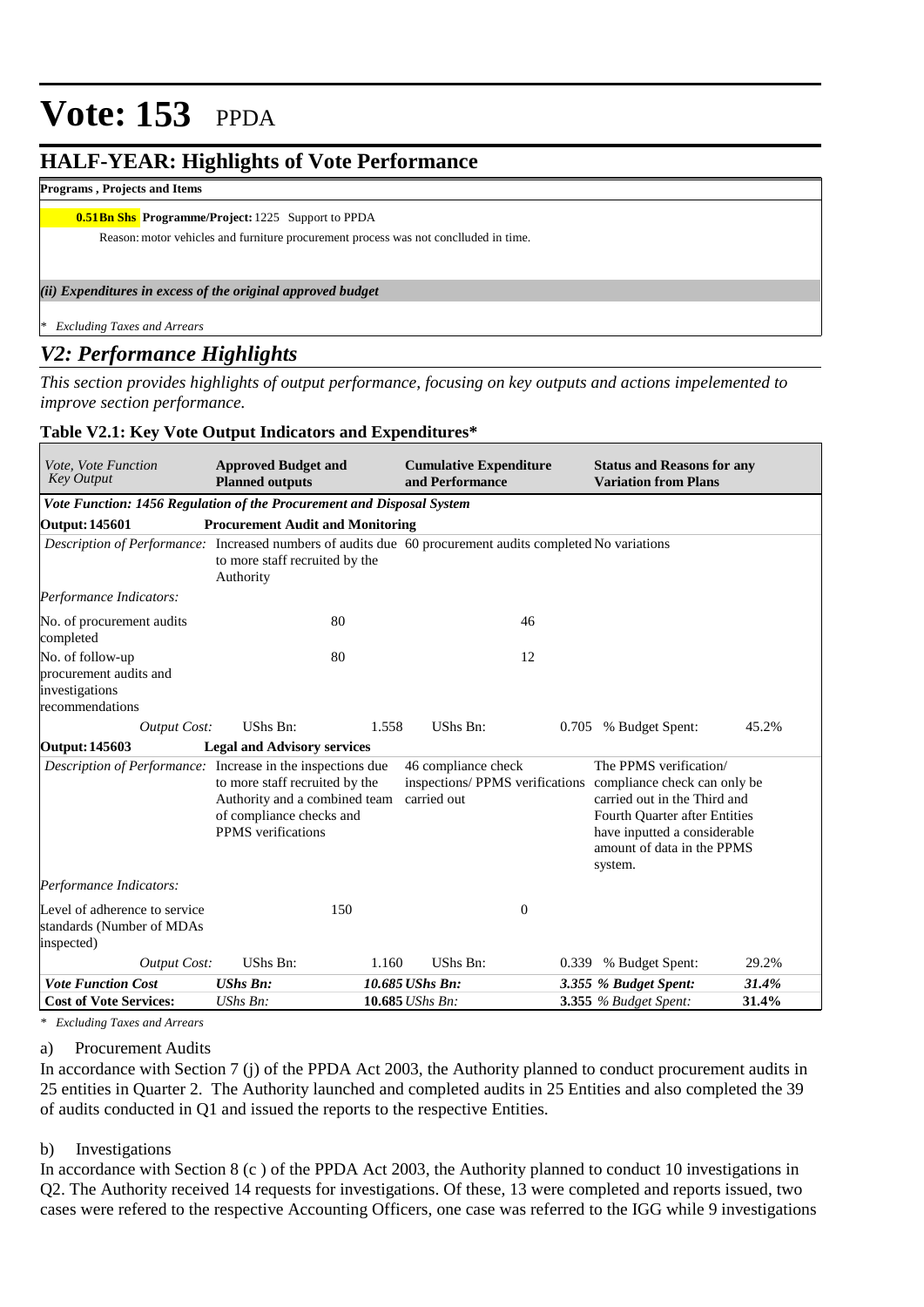# **HALF-YEAR: Highlights of Vote Performance**

were ongoing by the end of the Quarter.

#### c) Application for Administrative Reviews

The Authority derives its mandate to conduct Administrative Reviews from Sections 8 (e) and 91 of the PPDA Act, 2003 and the PPDA (Administrative Review) Regulations, 2014. A total of 5 applications for Administrative Review were handled by the Authority. Of these, two were upheld and three (3) rejected.

#### d) Accreditations for Alternative Procurement Systems

The Authority received 2 applications for Accreditation of an alternative procurement system however investigations were still ongoing by the end of the Quarter.

#### e) Suspension of Providers

The Authority derives its mandate to suspend providers from section 94 of the PPDA Act, 2003 and regulation 12 of the PPDA Regulations, 2014. The Authority did not suspend any providers in the second quarter of 2014/2015. The Authority completed investigations for suspension of 13 providers and investigations for 23 providers are ongoing. 29 companies which were debarred by the World Bank are pending the determination of a court case where an injunction was granted against the Authority from proceeding with suspending such companies. The suspensions requests were majorly in respect of corruption, forgery, World Bank debarment and conflict of interest.

#### f) Amendments to the Local Government PPDA Regulations

The process was being concluded for the procurement of consultants to review the PPDA Local Governments Regulations, 2006 and to also develop a simplified version of the law.

#### g) Register of Providers (RoP)

The Authority derives its mandate to maintain a Register of Providers from Section 7(1) (h) of the PPDA Act, 2003. A total of 209 new providers were registered generating UGX 39,147,500 and 240 providers renewed their registration generating UGX 20,187,500 as revenue.

### h) Survey to update common user items

In accordance with Section 7 I (n) of the PPDA Act, 2003, the Authority is supposed to issue an updated common user items from time to time. In collaboration with the Makerere University School of Statistics and Planning, the list and prices of Common User Items was successfully updated and uploaded onto the Authority's website.

### i) Monitoring Compliance

The Authority derives its mandate to monitor compliance of the entities from Section 7 (1) (r ) of the PPDA Act, 2003. A total of 85 procurement plans were received by the Authority during this period from 60 Central Government Entities and 25 Local Government Entities. The Authority also received 152 monthly reports from the Central Government Entities and 90 quarterly report from Local Government Entities. The Authority also reviewed procurement plans and reports from 48 entities.

### j) Procurement Performance Measurement System (PPMS)

The Authority derives its mandate to manage the PPMS from section 7 (1) (b) of the PPDA Act, 2003. During the period under review, the Authority issued the annual PPMS report to all stakeholders. Findings from the report indicate 76% of the contracts awarded are delivered within the stipulated contract time, 88% of the contracts are subjected to open competition and an improvement in compliance to the reporting by Entities where 96% of the Entities submitted their procurement plans in time and in the prescribed format.

#### k) Capacity Building

The Authority derives its mandate to build the procurement and disposal capacity in Uganda from Section 6(e) of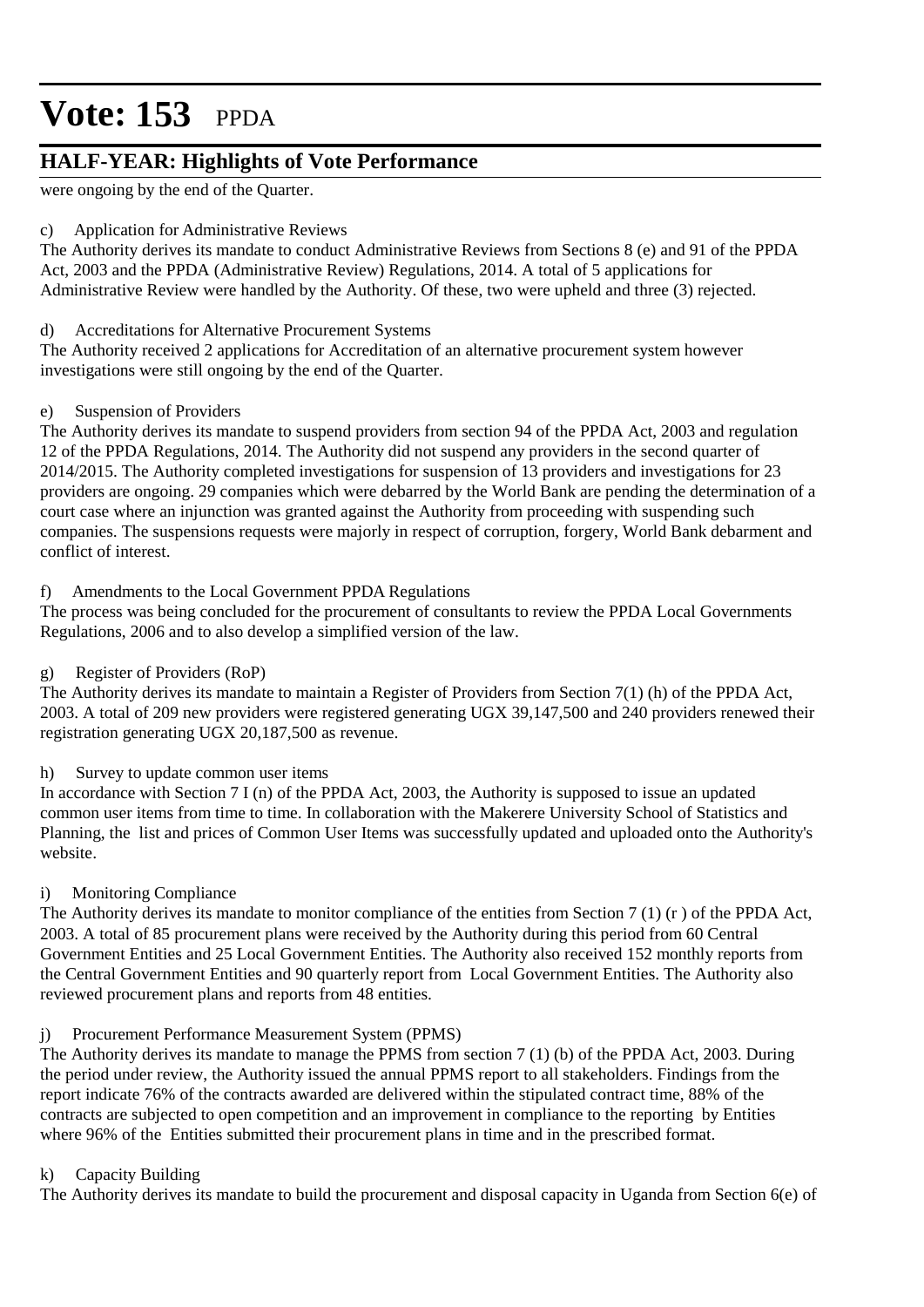# **HALF-YEAR: Highlights of Vote Performance**

the PPDA Act, 2003. A total of 357 stakeholders were trained during the period under review. The Authority conducted training for 70 contracts Committee members from 18 Entities and 287 stakeholders from 8 Entities under the demand driven training intervention.

#### l) Court Cases

During the quarter, the Authority handled nine (9) court cases. Of these, three (3) cases were new cases filed against the Authority arising from the implementation of its mandate while six (6) cases were ongoing matters filed against the Authority in the previous quarters. One case was dismissed for want of prosecution, the Authority's decision was quashed in one(1) case and seven cases are still ongoing.

#### m) PPDA Appeals Tribunal

The PPDA Appeals Tribunal was established under section 91B of the PPDA act of 2003. During this period, six cases were filed against the Authority at the PPDA Appeals Tribunal. Five (5) decissions representing 83% of the decisions of the Authority were upheld, and the tribunal set aside and substituted the recommendations of the Authority in one case.

#### **Table V2.2: Implementing Actions to Improve Vote Performance**

| <b>Planned Actions:</b>                                                  | <b>Actual Actions:</b>                                                                                               | <b>Reasons for Variation</b>                                                                       |
|--------------------------------------------------------------------------|----------------------------------------------------------------------------------------------------------------------|----------------------------------------------------------------------------------------------------|
| Vote: 153 PPDA                                                           |                                                                                                                      |                                                                                                    |
| Vote Function: 14.56 Regulation of the Procurement and Disposal System   |                                                                                                                      |                                                                                                    |
| Continued engagement of accounting<br>officers on emphasis to equip PDUs | The Authority continues to engage the<br>Accounting Officers at various forums to<br>equip PDUs to acceptable levels | The Accounting officers point out<br>resource constraints as the major barrier to<br>equiping PDUs |

# *V3: Details of Releases and Expenditure*

*This section provides a comprehensive summary of the outputs delivered by the Vote and further details of Vote expenditures by Vote Function and Expenditure Item.*

#### **Table V3.1: GoU Releases and Expenditure by Output\***

| <b>Billion Uganda Shillings</b>                                  | Approved      | <b>Released</b> | <b>Spent</b> | $%$ GoU       | $%$ GoU       | $%$ GoU      |
|------------------------------------------------------------------|---------------|-----------------|--------------|---------------|---------------|--------------|
|                                                                  | <b>Budget</b> |                 |              | <b>Budget</b> | <b>Budget</b> | Releases     |
|                                                                  |               |                 |              | Released      | <i>Spent</i>  | <i>Spent</i> |
| VF:1456 Regulation of the Procurement and Disposal System        |               | 4.39            | 3.35         | 41.1%         | 31.4%         | 76.4%        |
| Class: Outputs Provided                                          | 8.47          | 3.97            | 3.34         | 47.0%         | 39.5%         | 84.2%        |
| 145601 Procurement Audits and Investigations                     | 1.56          | 0.72            | 0.70         | 46.2%         | 45.2%         | 97.9%        |
| 145602 Stakeholder sensitisation in Proc. & Disp systems         | 0.86          | 0.19            | 0.14         | 21.6%         | $16.4\%$      | 75.9%        |
| 145603 Monitoring Compliance with the PPDA Law                   | 1.16          | 0.37            | 0.34         | 31.8%         | 29.2%         | 92.0%        |
| 145604 PPDA Support services                                     | 3.27          | 1.71            | 1.50         | 52.2%         | 45.8%         | 87.8%        |
| 145605 PPDA strategic partnerships and Corporate relations       | 1.61          | 0.99            | 0.66         | 61.5%         | $40.9\%$      | 66.5%        |
| Class: Capital Purchases                                         | 2.22          | 0.42            | 0.01         | $18.8\%$      | 0.5%          | 2.5%         |
| 145672 Government Buildings and Administrative Infrastructure    | 1.90          | 0.00            | 0.00         | $0.0\%$       | $0.0\%$       | N/A          |
| 145675 Purchase of Motor Vehicles and Other Transport Equipment  | 0.15          | 0.32            | 0.00         | 213.3%        | $0.0\%$       | $0.0\%$      |
| 145676 Purchase of Office and ICT Equipment, including Software  | 0.14          | 0.07            | 0.01         | 50.0%         | 3.6%          | 7.2%         |
| 145678 Purchase of Office and Residential Furniture and Fittings | 0.03          | 0.03            | 0.01         | 93.3%         | $17.2\%$      | 18.5%        |
| <b>Total For Vote</b>                                            | 10.69         | 4.39            | 3.35         | 41.1%         | 31.4%         | 76.4%        |

*\* Excluding Taxes and Arrears*

#### **Table V3.2: 2014/15 GoU Expenditure by Item**

| <b>Billion Uganda Shillings</b>                           | Approved<br><b>Budget</b> | <b>Releases</b> | <b>Expend-</b><br>iture | % Budged<br><b>Released</b> | % Budget<br><b>Spent</b> | %Releases<br><b>Spent</b> |
|-----------------------------------------------------------|---------------------------|-----------------|-------------------------|-----------------------------|--------------------------|---------------------------|
| <b>Output Class: Outputs Provided</b>                     | 8.47                      | 3.92            | 3.34                    | 46.3%                       | <b>39.5%</b>             | 85.4%                     |
| 211102 Contract Staff Salaries (Incl. Casuals, Temporary) | 3.68                      | 1.84            | 1.66                    | 50.0%                       | 45.1%                    | 90.2%                     |
| $211103$ Allowances                                       | 0.25                      | 0.12            | 0.10                    | 47.9%                       | 40.7%                    | 84.9%                     |
| 212101 Social Security Contributions                      | 0.41                      | 0.20            | 0.20                    | 48.9%                       | 48.9%                    | 100.0%                    |
| 213001 Medical expenses (To employees)                    | 0.12                      | 0.00            | 0.00                    | $0.0\%$                     | 0.0%                     | N/A                       |